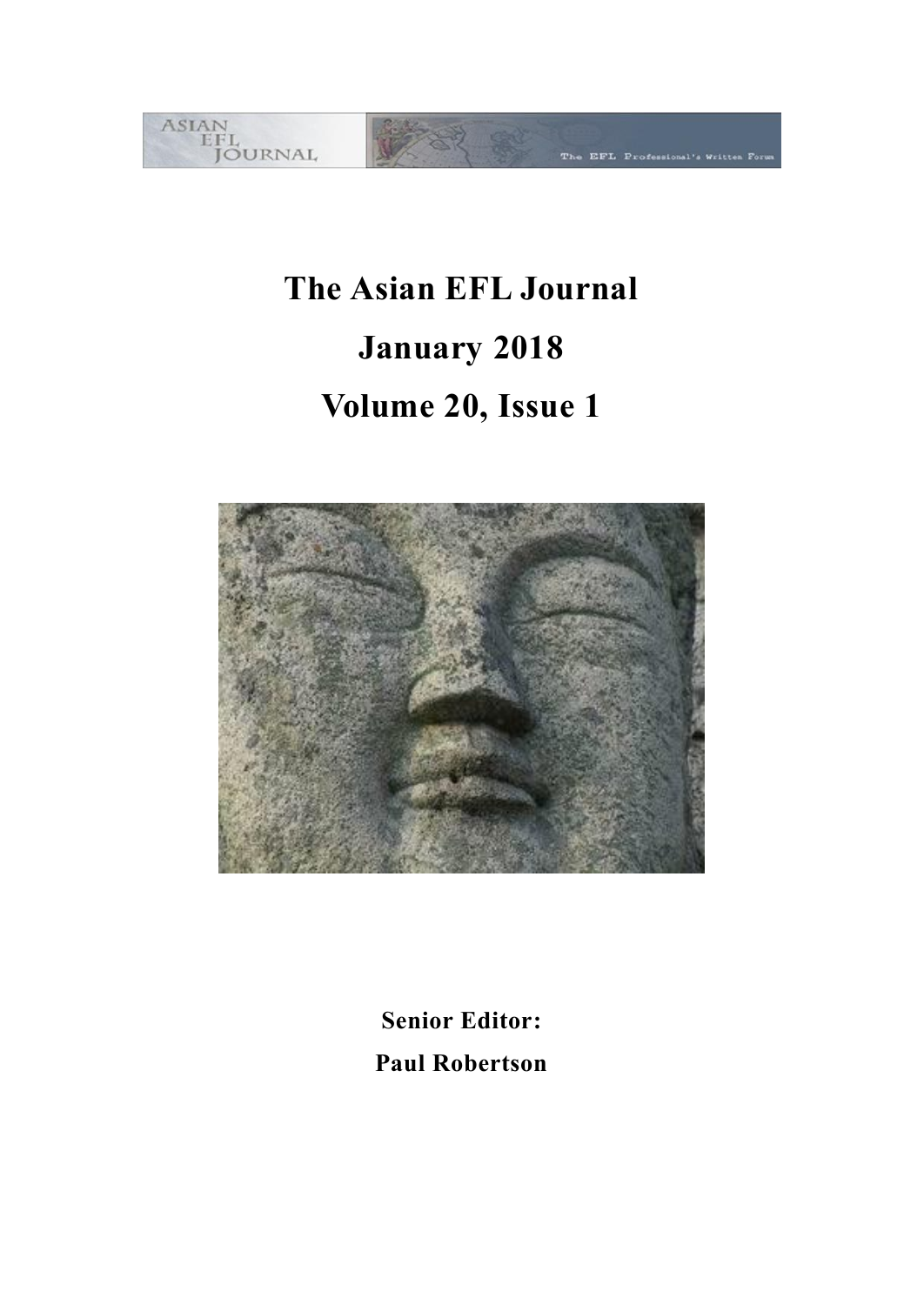

[Home](https://www.scimagojr.com/index.php) [Journal Rankings](https://www.scimagojr.com/journalrank.php) [Country Rankings](https://www.scimagojr.com/countryrank.php) [Viz Tools](https://www.scimagojr.com/viztools.php) [Help](https://www.scimagojr.com/help.php) [About Us](https://www.scimagojr.com/aboutus.php)

# Asian EFL Journal a

| <b>Country</b>                      | United Kingdom - TTT SIR Ranking of United Kingdom                                                                                                                                                                                                                                                                                               | $\blacksquare$ |
|-------------------------------------|--------------------------------------------------------------------------------------------------------------------------------------------------------------------------------------------------------------------------------------------------------------------------------------------------------------------------------------------------|----------------|
| <b>Subject Area and</b><br>Category | <b>Arts and Humanities</b><br><b>Language and Linguistics</b>                                                                                                                                                                                                                                                                                    |                |
|                                     | H Index<br><b>Social Sciences</b><br><b>Education</b><br><b>Linguistics and Language</b>                                                                                                                                                                                                                                                         |                |
| <b>Publisher</b>                    | <b>Asian FFL, Journal Press</b>                                                                                                                                                                                                                                                                                                                  |                |
| <b>Publication type</b>             | Journals                                                                                                                                                                                                                                                                                                                                         |                |
| <b>ISSN</b>                         | 17381460                                                                                                                                                                                                                                                                                                                                         |                |
| Coverage                            | 2005, 2011-2019                                                                                                                                                                                                                                                                                                                                  |                |
| <b>Scope</b>                        | The Asian EFL Journal is published monthly and presents information, theories, research,<br>methods and materials related to language acquisition and language learning. An academic<br>Second Language Acquisition Research Journal. The Asian EFL Journal is one of the world's<br>refereed and indexed journals for second language research. |                |
| [2]                                 | Homepage                                                                                                                                                                                                                                                                                                                                         |                |
|                                     | How to publish in this journal                                                                                                                                                                                                                                                                                                                   |                |
|                                     | Join the conversation about this journal                                                                                                                                                                                                                                                                                                         |                |

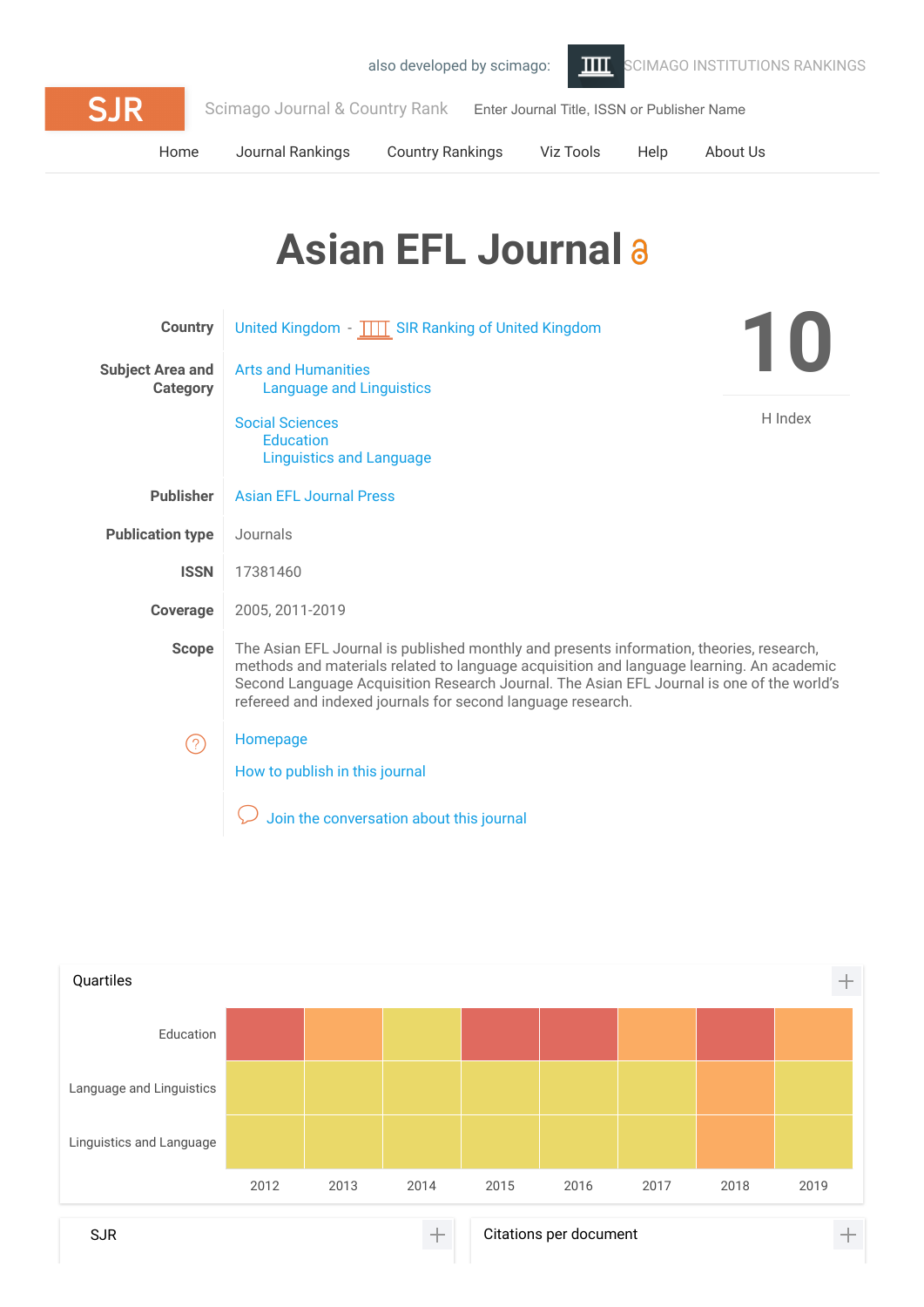

Just copy the code below and paste within your html code:

Linguistics

powered by scimagojr.com

**SJR 2019** 0.23 best quartile

<a href="https://www.scimag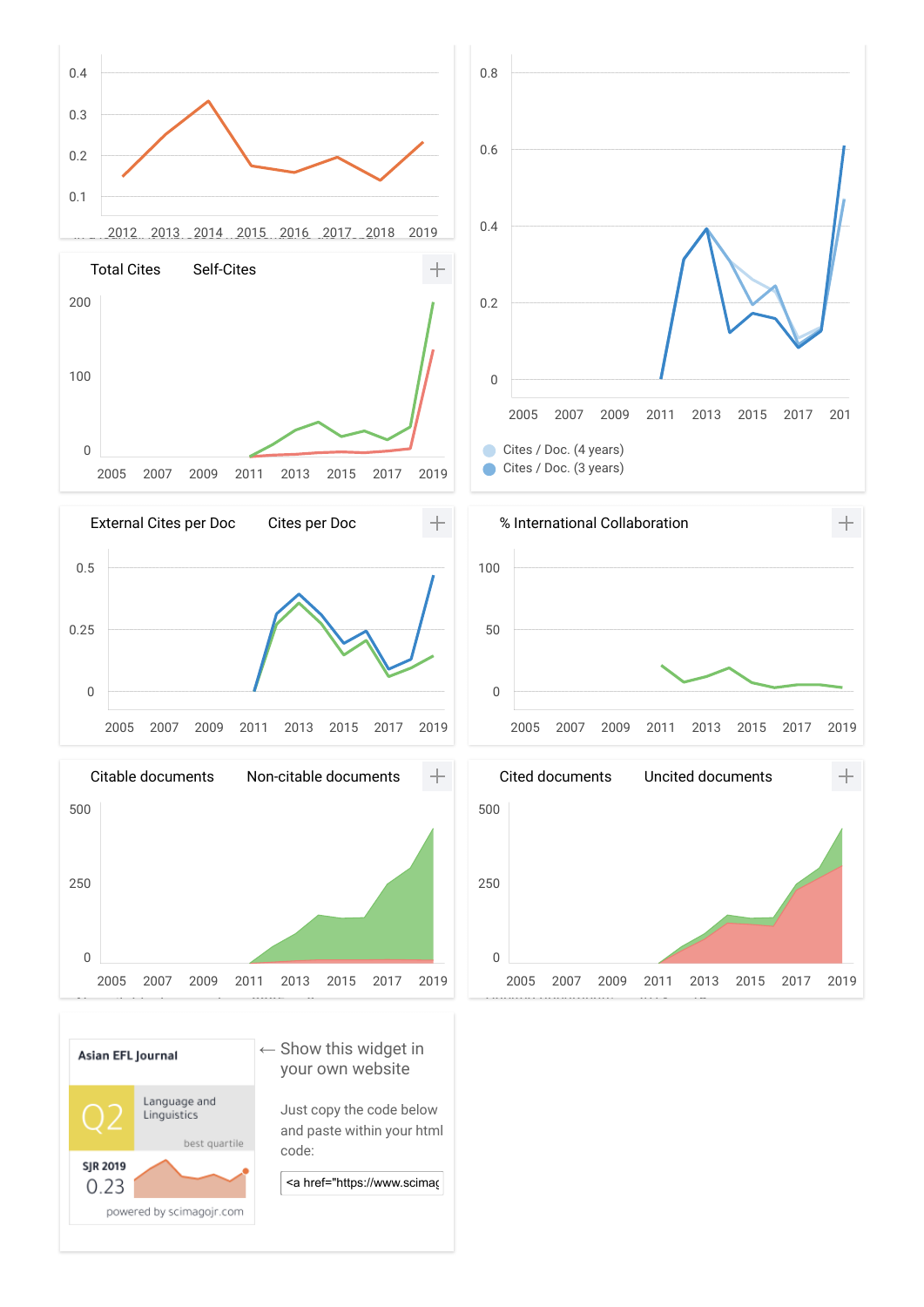

Published by English Language Education Publishing

Asian EFL Journal A Division of TESOL Asia Group Part of SITE Ltd. Australia

http://www.asian-efl-journal.com

©Asian EFL Journal 2018

This book is in copyright. Subject to statutory exception no reproduction of any part may take place without the written permission of the Asian EFL Journal Press.

# **No unauthorized photocopying**

All rights reserved. No part of this book may be reproduced, stored in a retrieval system or transmitted in any form or by any means, electronic, mechanical, photocopying or otherwise, without the prior written permission of the Asian EFL Journal.

editor@asian-efl-journal.com Publisher: Dr. Paul Robertson Chief Editor: Dr. Paul Robertson Associate Production Editor: Ramon Medriano Jr Assistant Copy Editor: Eva Guzman

ISSN 1738-1460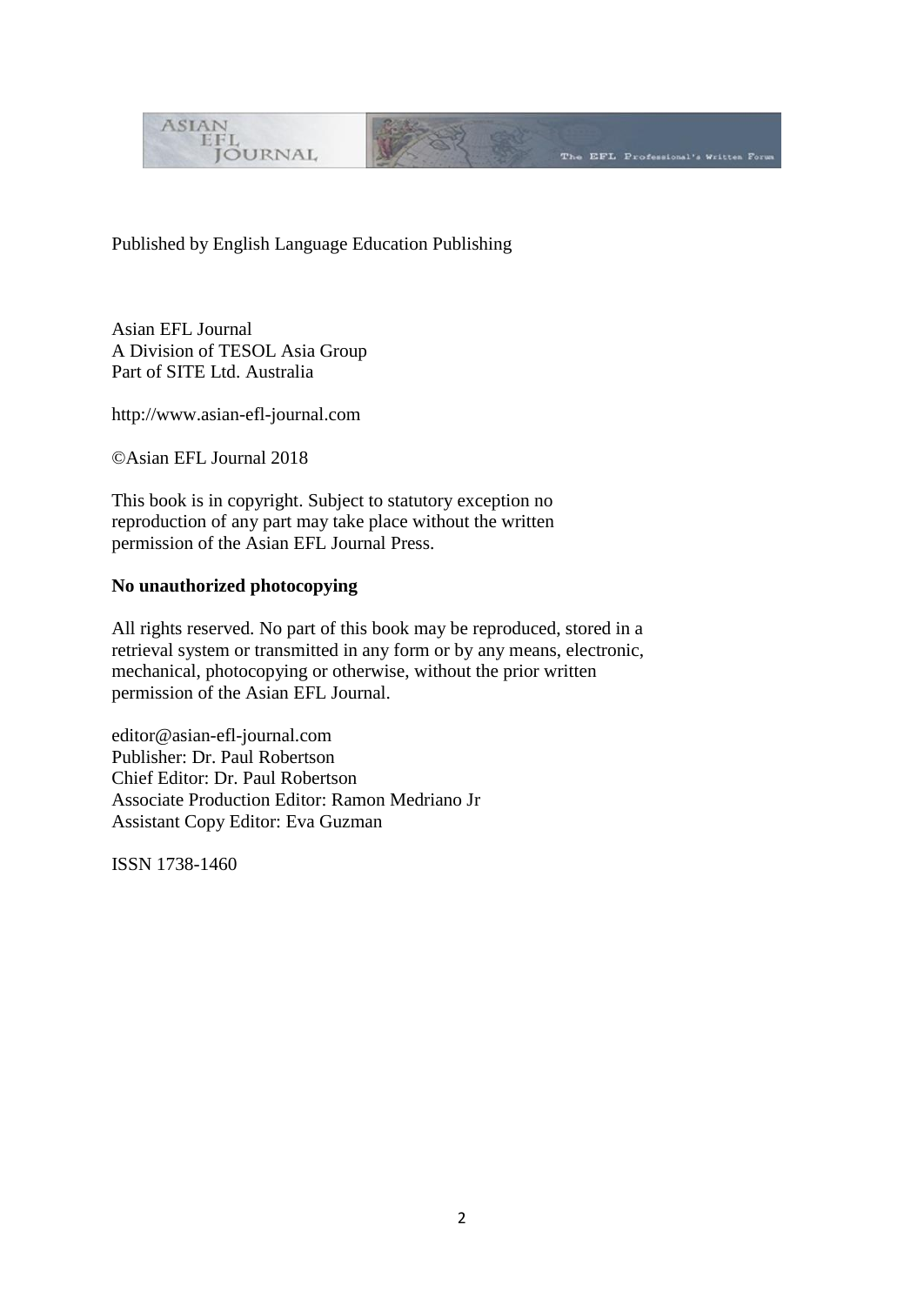

# **Table of Contents**

|                                                                                  | $04-18$   |
|----------------------------------------------------------------------------------|-----------|
| English Usage in Japanese Workplace Settings                                     |           |
|                                                                                  |           |
|                                                                                  | $19 - 26$ |
| Teaching Vocabulary by Enhancing Students' Spatial-Visual Intelligence           |           |
| 3. Indri Wirahmi Bay, Nurlaila Husain, Rahmawaty Mamu                            | $27 - 46$ |
| Developing Local Content Syllabus for Elementary School Based on the English for |           |
| Young Learners Learning Strategy to Maintain Gorontalo Cultures                  |           |
|                                                                                  | $47 - 56$ |
| Using Performance Assessment with EFL Learners in Pronunciation Class            |           |
|                                                                                  |           |
|                                                                                  | $57-64$   |
| A Study of Teachers's Belief about Second Language Acquisition                   |           |
|                                                                                  | 65-76     |
| Motivating EFL Learners to Speak by Embracing Local Culture and Tradition        |           |
|                                                                                  |           |
| 7. Rasuna Talib, Sri Agriyanti Mestari, Haris Danial                             | 77-88     |
| ESP Needs Analysis: A Case Study of Communication Science Students,              |           |
| Faculty of Social Science, State University of Gorontalo                         |           |
|                                                                                  | 89-101    |
| Improving Reading Skills through Multisensory-Based Reading Program in EFL       |           |
| Remedial Classroom                                                               |           |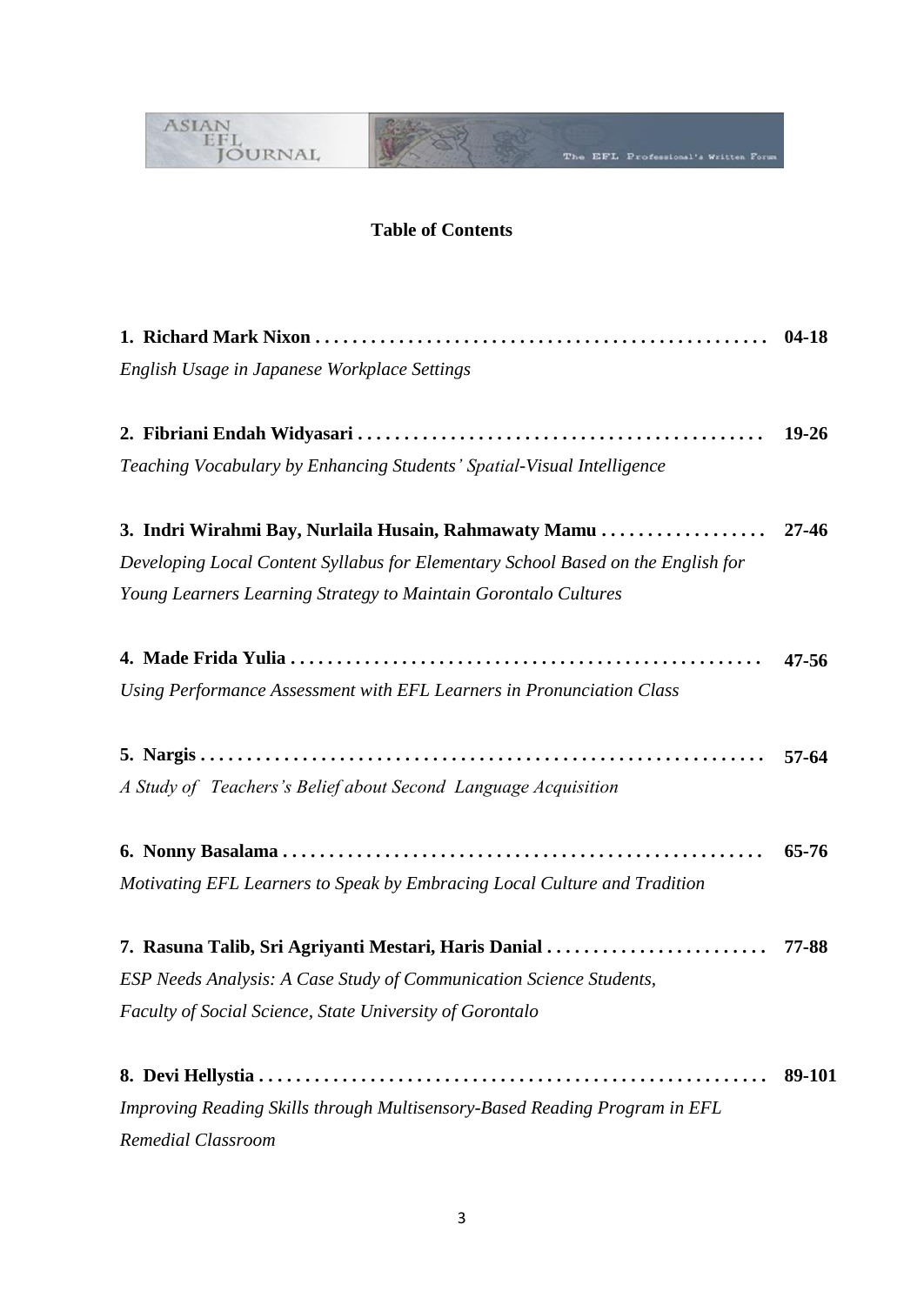# **ESP Needs Analysis: A Case Study of Communication Science Students, Faculty of Social Science, State University of Gorontalo**

The EFL Professional's Written Foru

**Rasuna Talib, Sri Agriyanti Mestari, Haris Danial**

*State University of Gorontalo State* 

#### **Bio-Profiles:**

**Rasuna Talib** is a Doctor of English Education at State University of Gorontalo. Her interests include English Teaching, Curriculum, and Lesson Study. She can be reached at [rasuna68@yahoo.com](mailto:rasuna68@yahoo.com)

**Sri Agriyanti Mestari** is a Master of English Education at State University of Gorontalo. Her interests include English Teaching, Curriculum, and Lesson Study. She can be reached at [sriagriyanti@gmail.com](mailto:sriagriyanti@gmail.com)

**Haris Danial** is a Master of English Education Program at State University of Gorontalo. His interests include English Teaching and Applied Linguistics. He can be reached at [harisdanial24@yahoo.co.id](mailto:harisdanial24@yahoo.co.id)

# **Abstract**

**ASIAN** EFL

**JOURNAL** 

Needs analysis is reflected in an essential first step in designing ESP course. The goal of this study is therefore to analyze the students' needs at Communication Science Program, Faculty of Social Science, State University of Gorontalo. This study adopted the needs analysis framework suggested by Hutchinson and Waters (1994) focusing on target needs and learning needs. It used questionnaire, interview, and documentary protocols as data collection. The participants in this study were 50 students in Communication Science department. All of the students participated in the questionnaire, and 15 represented students in the interview. Effectively, there should be one English lecturer on teaching and learning English for specific purposes, head of the study program, and Dean of Social Science Faculty as a way to support the study,. The study indicated that the students of Communication Science need English for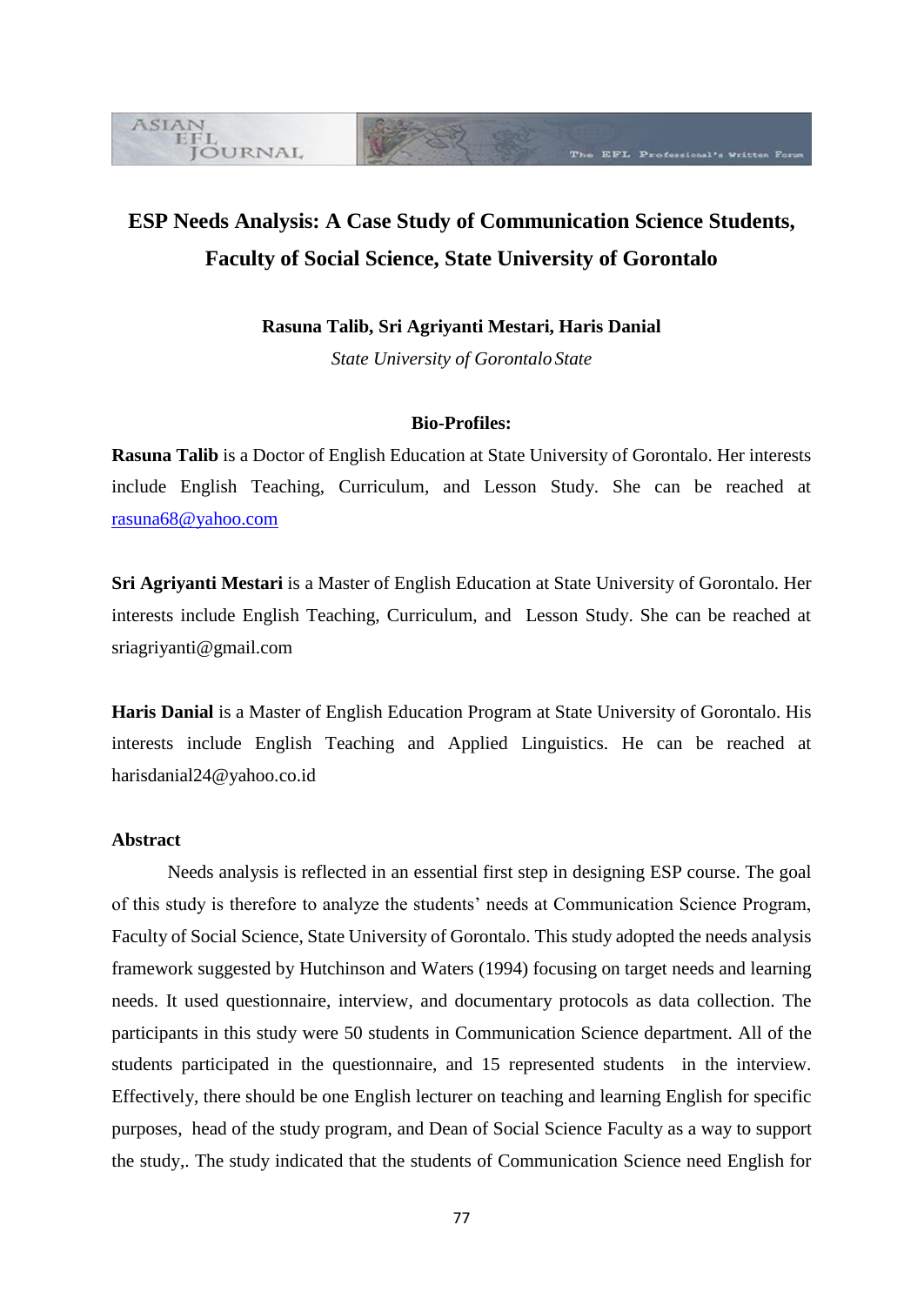academic study. The students' goal of learning English is to be able to communicate English with other people. It was revealed that the students were of intermediate proficiency. Speaking skill and pronunciation are regarded as being important to the students. On the one hand, the listening skill is difficult for students. The students have a variety of learning needs mostly in small group, using ICT and learning by fun. This study recommended that Communication Science students' English proficiency should be raised.It also contributes to instructional set that consists of syllabus, Semester Learning Plan, students' worksheet, media, assessment, and learning materials.

#### **Keywords:** *English for Specific Purposes, Needs Analysis, Target Needs, Learning Needs*

# **Introduction**

Learning English at university is is recommended to be taught for students intended to explore students' understanding to the content of the textbook and another reference written in English. In National Standard of Education, it is comprehensibly asserted that the focus of graduate competence for a language course is reading and writing skills (Government Regulation of Indonesia, No.19, in 2005 (2005:22).

Faculty of Social Science as one of the faculties at State University of Gorontalo takes English as a compulsory course which is taught in the first semester. Communication Science program recommends English as a general course that is taught in the first semester with two credits. The students are taught with the focus on the four language skills (listening, speaking, reading, and writing) and English components (vocabularies, grammar, and pronunciation).

Understanding the description of English teaching in this program, it could be assumed that the students' English competence could be qualified in oral and written forms. However, in fact, it reveals that most students have difficulties in learning English. Their difficulties could be seen from the result of learning English that is the average of students' result in Social Science Faculty about 2.97 (B-) (source from SIAT UNG 2015).

The students' difficulties of learning English have a source of problems, either coming from students' performance or another impact such as lecturers and providing an instructional set. Therefore, the role of lecturers is expected to optimize students' competence in English. If the lecturers could not soon scrutinize students' problem, it will give bad impact towards students' quality in the faculty, mainly students are incompotent in understanding the materials, and hardly to explore their skill in English. Therefore, the lecturer's way to help students in learning English optimally is started from students' needs analysis in learning English in the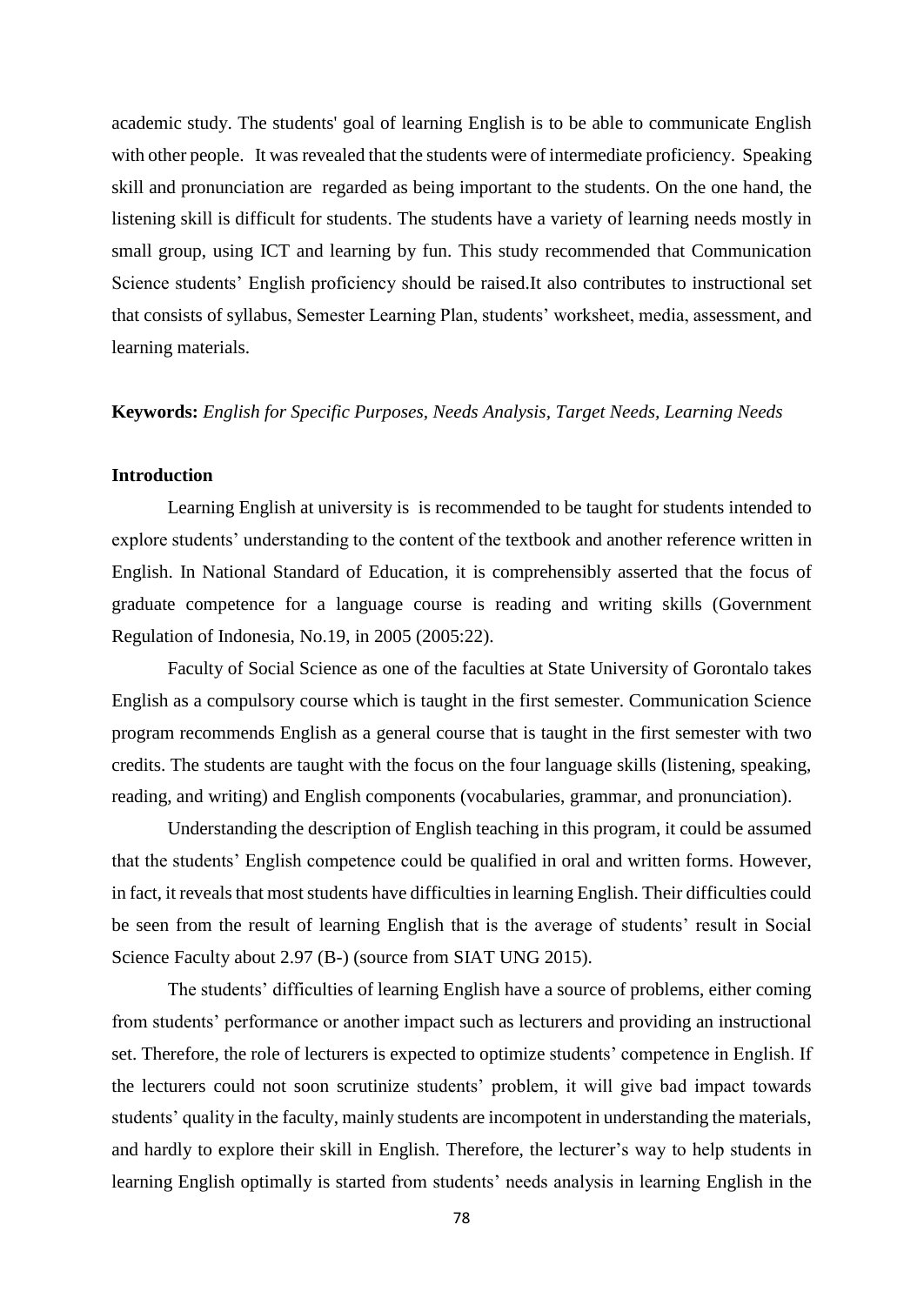class. Basturkmen (2010) explains that the need analysis proces involves asking questions about the target situation, discourse analysis, learners factors and information about students' motivation , how they learn and heir perception of theory needs and it includes context analysis. Nation and Macalister (2010, p.25) agree that need analysis is directed mainly at the goals and content of a course. It examines what the learners know already and what they need to know. Need analysis make sure that he course will contain relevant and useful thinhs to learn. This analysis could be the data bank in designing instructional sets, such as syllabus, Semester Learning Plan, students' worksheet, media, assessment, and learning materials.

#### **Literature Review**

English for Specific Purposes (ESP) is known as the one of instructional English course that is constructionally taught in the non-English program at a university. Scholars such as Tomlinson (2007), Hutchinson and Waters (20044), Lorenzo in Salehi, et al. (2015) assume that ESP is an approach to language teaching that all decisions are arranged based on students' needs. It refers to what students' needs to do in the target needs and learning needs. They involve necessities, lacks, and wants (Hutchinson & Waters, 1994). According to Hutchinson and Waters (20044), necessities refer to what students do. Lacks are giving fissure to students' present proficiency and the target needs (what students do not know). Wants represent what students want to feel on necessities and lack. Richards (2005) emphasizes that the goals of students' needs in learning English are1) to understand what language skill is necessary for students, especially for the sake of performance, 2) to assist what language materials are taught based on students' needs, 3) to submit students' group that still needs a control or trait towards taught language skills, 4) to identify the forms of instructions given to a group that still have guidelines, 5) to identify a gap between what students do and what students need, and 6) to gather information about students' specific problems. The information of student's background is very necessary as suggested by Richards (2005) and Lamb (1996) as cited by Wello and Dollah (2008).

Based on the above concepts, the goals of analyzing the students' needs in English learning, especially English is crucial, mainly gathering and investigating students' needs of information about 1) instructional material, particularly related to language skill and components (*speaking, reading, listening,* and *writing*, *grammar, vocabulary,* and *pronunciation*); 2) information findings of students' needs towards language skill that is needed for improvement and instructions. Thus, analysis activity in ESP-based instructional needs is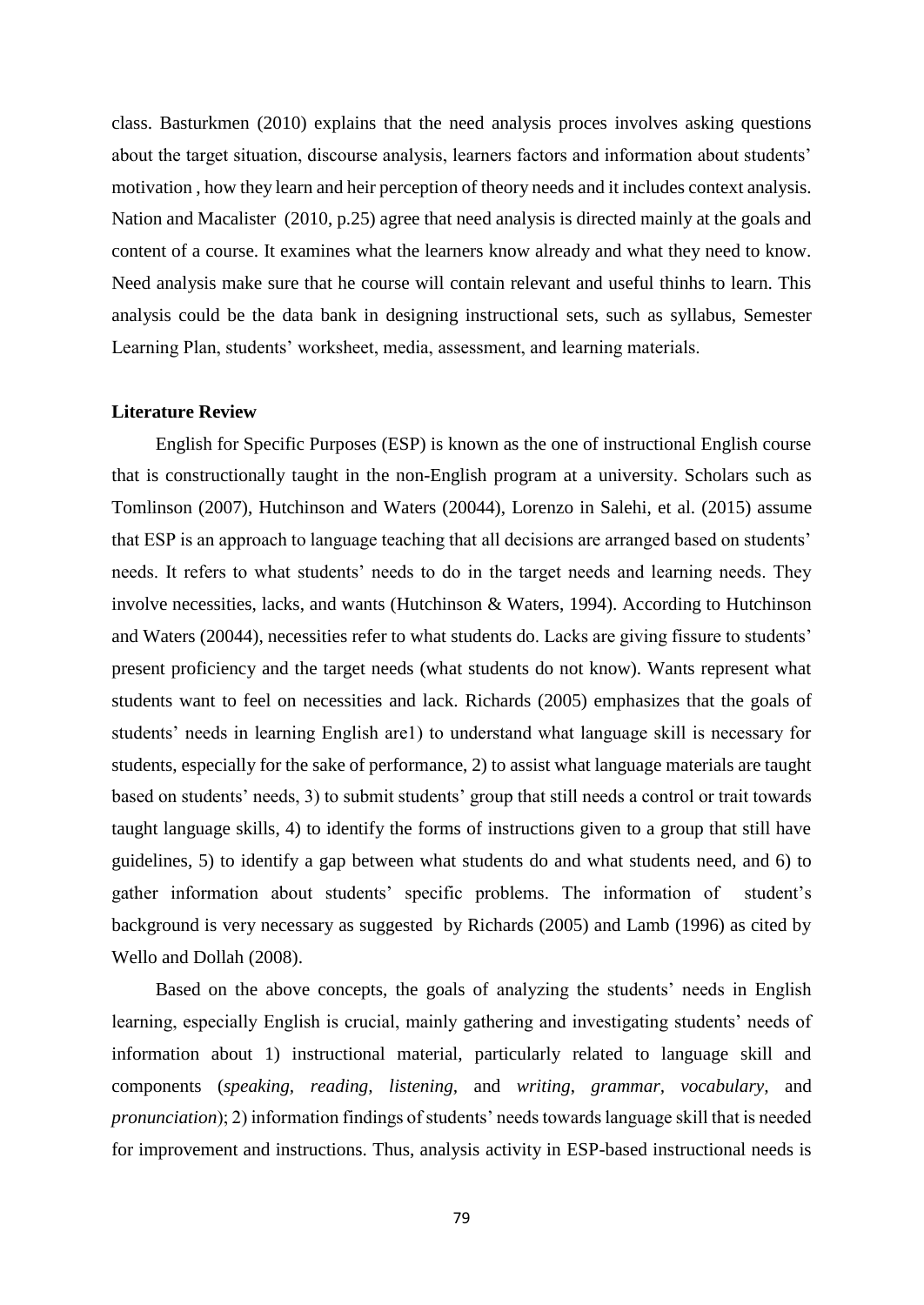significant by educators (teacher, lecturer, research, and institution) because this matter will contribute towards instructional quality especially providing work field competitively.

#### **Methodology**

Brown (1995) and Richards (2005) states that the need analysis of information has a number of sources. According to Brown (1995), one of the sources of need analysis information is the target group which includes students, teachers and administratotors. The participants in this study involved 50 students of Communication Science. The researcher broadened the questionnaire for 50 students and took 15 represented students for the research subjects. This study also employed English lecturer at Communication Science, the head of Communication Science Program, and the Dean of Social Science faculty.The study used three instruments to triangulate data collection. The first was a questionnaire for Communication Science students. The second focused on students' interview related to some questions of students' needs. The third was documentary protocols which related to all supporting documents for the study.

To collect the data, the study used two instrument: questionnaire and interview. Brown (1995) states that the varieties of questions include problems, priorities, abilities, attitude and solutions must be asked in the need analyis. The questionnaire was designed after reviewing curriculum portfolio, students' assessments, and class observations. It was consulted on design, content, and layout. The questionnaire was divided into three sections. Section A focused on participants information background (items 1-7). Section B collected information about target needs (1-8) like lacks, necessities, and wants. The section C presented learning needs (items 1- 4) namely students' preferences in learning English, teaching strategies. An interview was used to complete the current information of English language. It was arranged in several questions related to students' needs in learning English. Questions items 1-3 focused on target needs and items 4-5 referred to learning needs. The next interview was to support the data. English lecturer had been the objects of this study. The questions of interview structurally arranged based on six items. All questions had been arranged for their instructional experience. The interview was also intended to the head of Communication Science program and The Dean of Social Science Faculty. All sections of this interview were arranged in accordance with the policy of academic. The selected questions of this interview consisted of eight questions about information of the policy.

Data collection started on 12/7/2017 to 19/7/2017. It started by interviewing the head of Communication Scoence Program. The head was informed of the goals of the questionnaire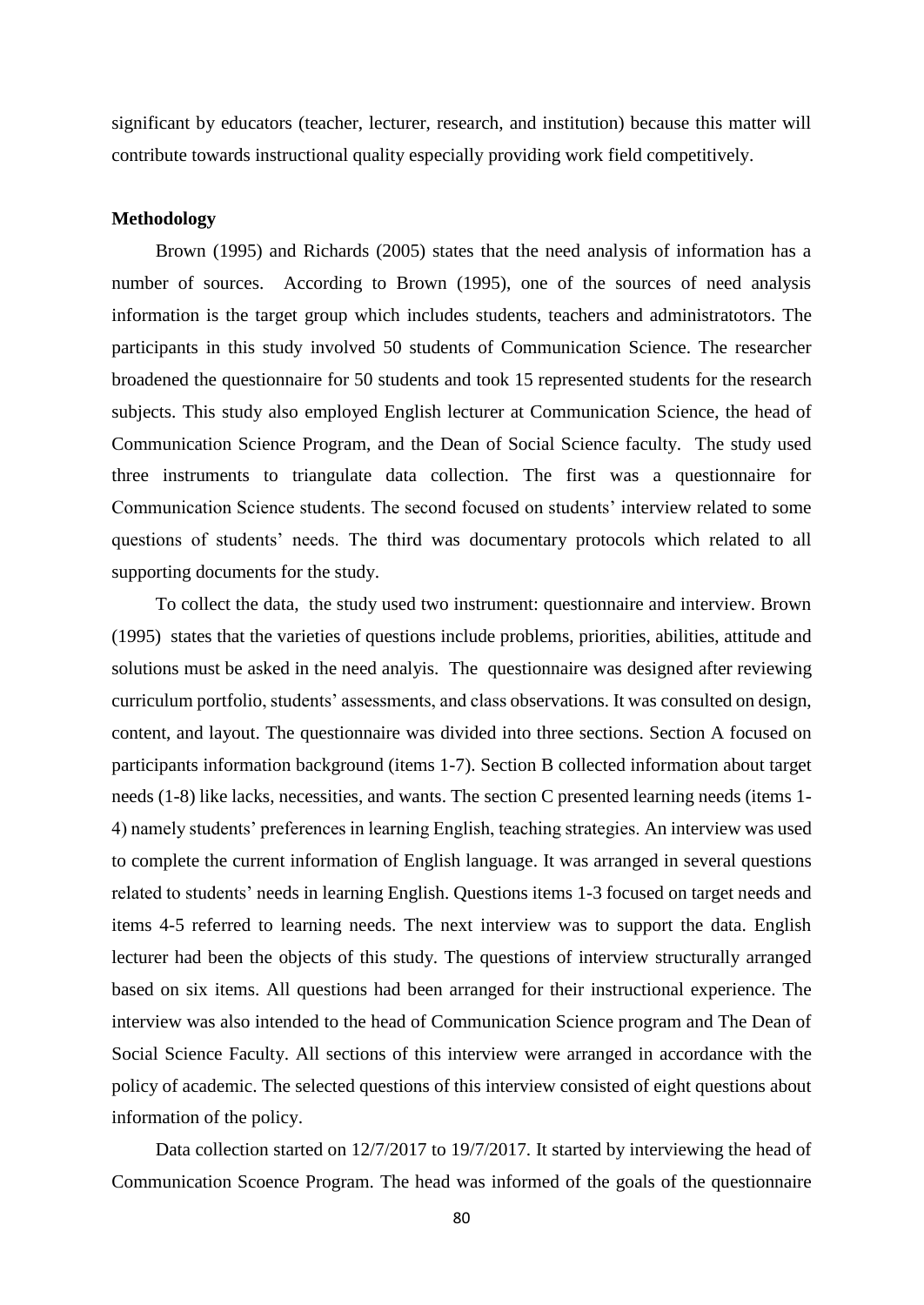and confidentiality was confirmed. Days of 13/7/2017 to 14/7/14, the researcher interviewed the ESP lecturers related to the questions. Permission was obtained from the Dean of the Faculty, and interviewing the student's needs on 18/7/2017, and lastly focused on the questionnaire for students by asking some questions related to their needs analysis.

#### **Findings And Discussion**

This section presents the results and discussion. It is designed to cover students' needs analysis involving target needs and learning needs. All components of students' needs are presented in Communication Science Program at the Faculty of Social Science. This present part also provides interview result of students, ESP lecturers, the head of Communication Science, and the Dean of Social Science Faculty.

#### **Questionnaire Analysis**

Questionnaire analysis is a process of analysis that is intended to understand the students' needs on learning English. It is provided with three components of questions, including the information background of respondents, target needs, and learning needs

#### **The Information Background of Respondents**

There are 50 represented students that have been the subjects of this research have been identified in the range of age at 18 to 25 years. As result, there are 35 respondents available at the range of 18 to 21, and 15 respondents avilable at 22 to 25 years. Focusing on English experience, students are mostly familiar with English from Elementary School. Data included 43 respondents who are familiar with English in elementary. In Communication Science, the researcher found that five respondents of 50 represented respondents who have already had the experience to do English competition, such English speech, and English debate. As summary, the basic level of English proficiency has already had been owned by students of Communication Science, especially it is seen from students' skill in answering questions about English

## **Target Needs**

This part becomes a description of English language development in Communication Science Program, especially exploring the students' needs. Overall, the result of the questionnaire could be seen from the following diagram: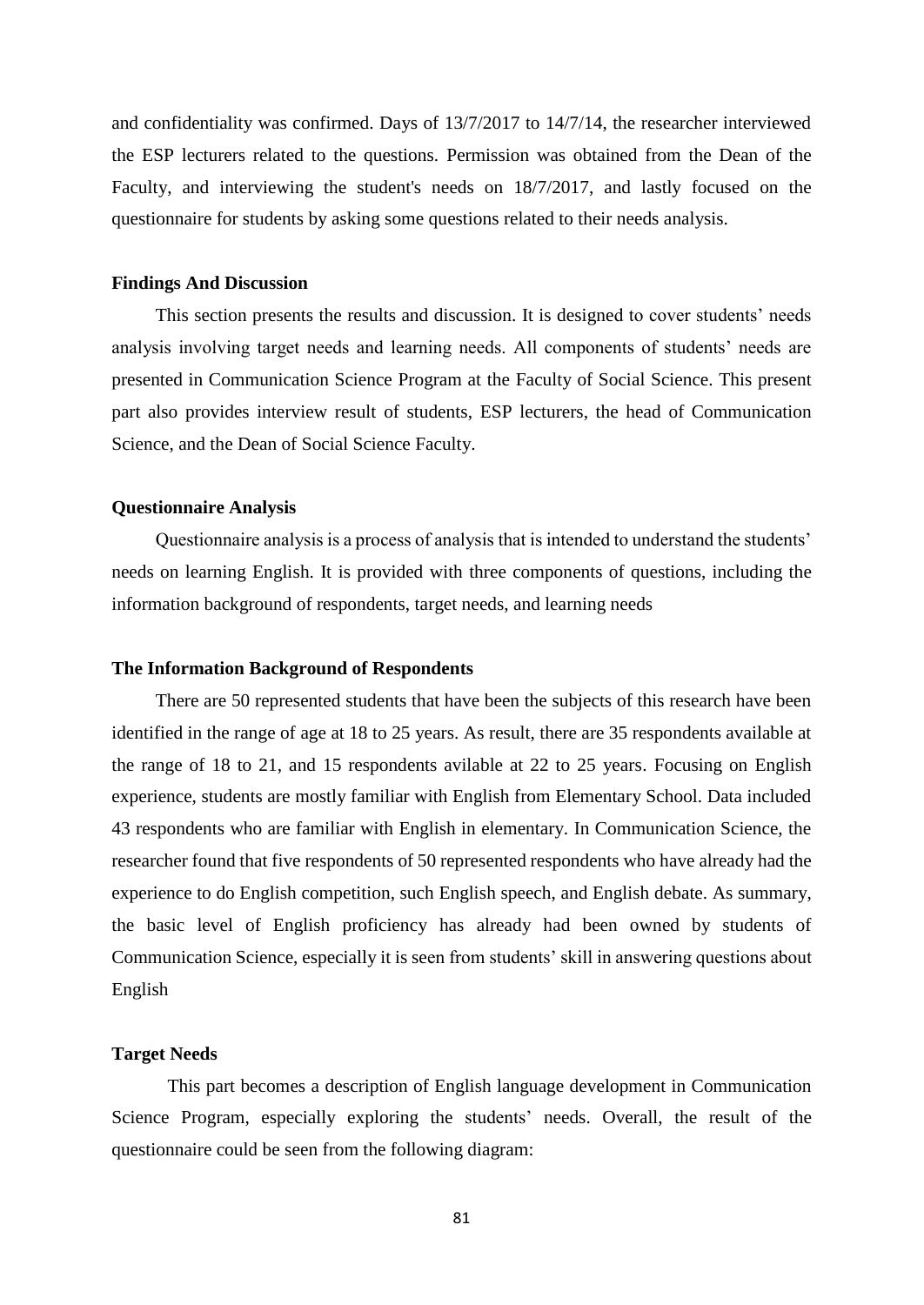

The researcher found that the goal of English dominated the percentage of target needs that are obtained at 76%. The goal of learning English in this program refers to helping students to learn English abroad. The second percentage is presently dominated by English component that is focusing on pronunciation at 66%. The third covers the skills that concern on speaking skill with a percentage of 64%. The fourth refers to students' expectation in learning English. The percentage is 62% obtained from students' expectation to communicate directly and fluently. The use of English dominates the next percentage. It refers to 56% of students for using English as a device to be skillful for listening, speaking, reading, and writing skills. In the next percentage, it refers to 52% of respondents responding to English importance. The data result obtained from the percentage is 50% students on intermediate level. In language skills difficulties, the researcher found that students get difficulty at 32% in the anxiety to have a mistake in speaking English. Students' difficulty is 18% of reading skill dominates to read the text with skimming way. 16% of listening proficiency difficulty in understanding the colleague in using English, and the last percentage arrives at 10% of writing skill by concerning on students' difficulty in evaluating and improving the writing.

The result implies that English is very important for Communication Science students. They also indicate that Communication Science students are aware of the needs for the English language. These results are consistent with the findings of data in which most students of Communication Science need English by percentage of 52%. The result of students' interviewrevealed that students are more interesting to learn English because they consider that it will be easy to look for the job when they can speak English.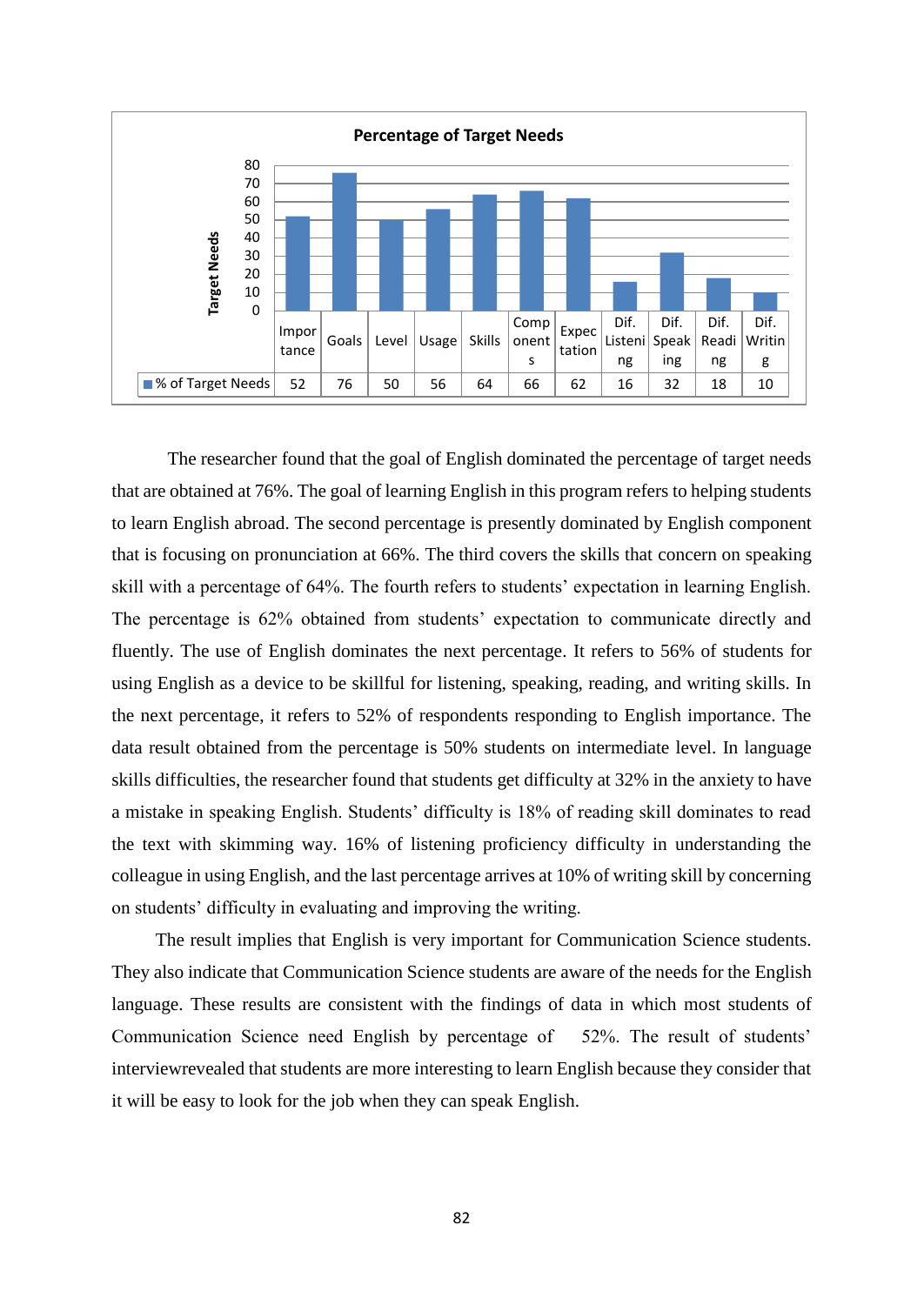#### **The Goal of Learning English**

The goal in learning English in Communication Science is dominated by their intention to learn abroad by the numbers of participants are 38 with the percentage of 76%. Then, the goal in learning English is also followed by reasons of helping in promoting culture, and the wealth of nations to head up in the world by the numbers of percentage of 60%. Next, the students' goal in learning English is also referring to help them look for a great job. It refers to the number of percentage of 58%. The next part refers to communicate each other and pass the TOEFL test, available at 60%. Lastly, the goal of students to learn English is placed on understanding English textbook with the percentage of 54%

#### **The Level of English Mastery in Career Substance**

From the result of observation, mostly the level of English mastery is dominated by intermediate level, available at 50%. It is then available at advance level (28%), and lastly available at level of a beginner (22%).

#### **The Use of English**

The frequency of using English in Communication Science is dominated by English that is used for being a mastering device of understanding the skill of listening, speaking, reading, and writing with the percentage of 56%. Then, the use of English is also referred to the communicative media either formal contextual written forms or informal aspect with the percentage of 28%. The use of English is also used as a communication tool with colleagues and friends with percentage 28%. As result, the frequency of using English is utilized as a tool to master skills in listening, speaking, reading, and writing.

#### **The English Skills and Componentes**

English skills components in Communication Science are basically dominated by the skill of speaking with the numbers of percentage of 68%, and it is also then followed by the skill of listening with 60%, and the skill of reading and writing are 56% and 52% respectively. Meanwhile, the component of language has been dominated by the pronunciation with 66%. It is followed by vocabularies with 64%, and grammar about 54%. Therefore, the skill of English that is hugely dominated with speaking, and this component mostly refers to the pronunciation

# **The Expectation of Learning English**

The expectation of learning English in this major is dominated by speaking English fluently in oral form with 62%. Then, it is followed by the students' hope to use english structure significantly with the percentage 58%. The students also escape the English learning; they are be able to master vocabularies related to communication stuff as the study program with 56%. Then, it also follows by communicating English in written form with 54% as the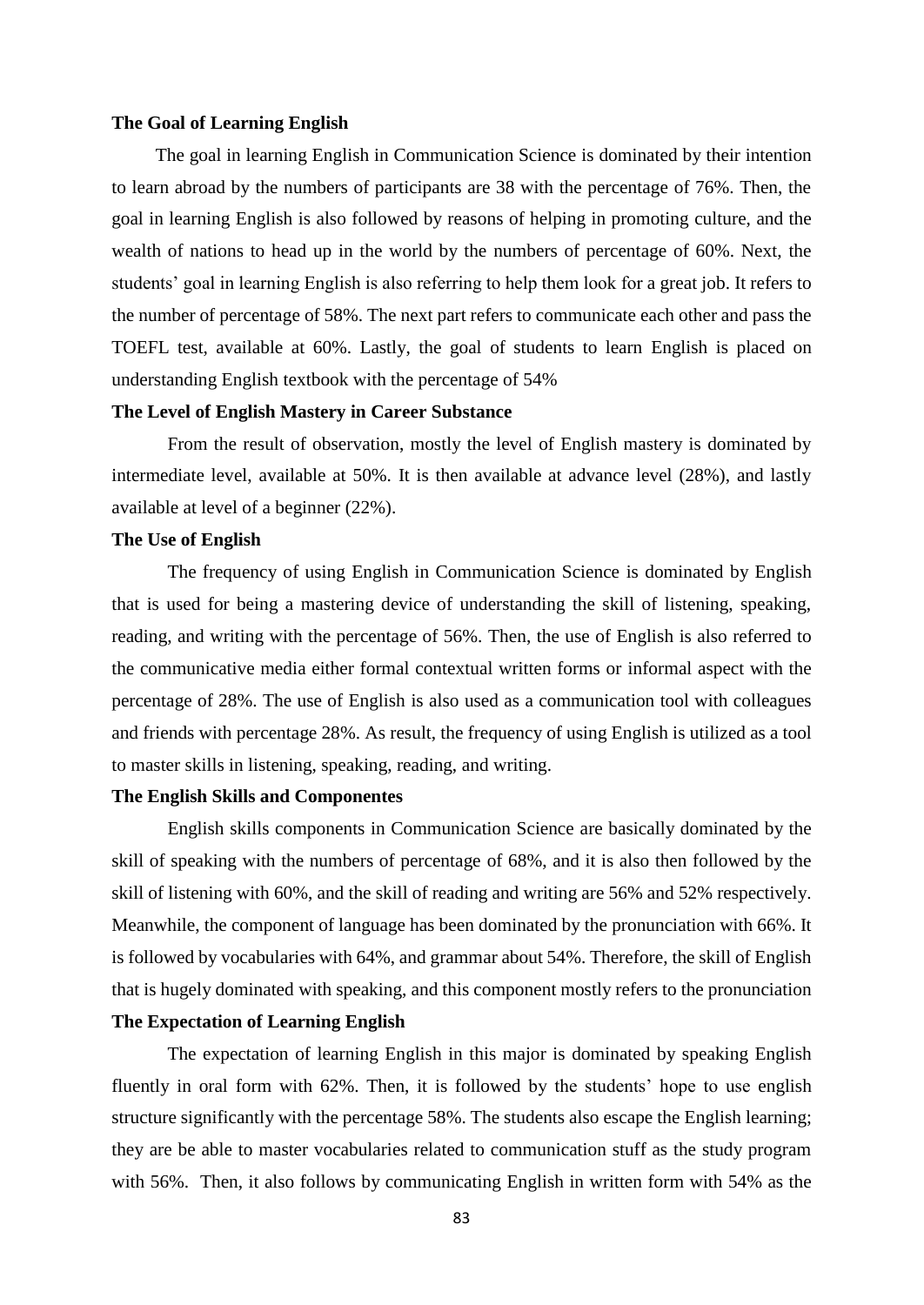percentage. Thus, the students of communication science are mostly escaping the ability of speaking becomes the main factor after mastering English.

#### **The Difficulties of English Skills**

#### **Reading**

The difficulty of English skill is dominated by guessing words or unknown words with the percentage of 22% in the range of 'always'. The level of reading is also followed by the students' ability in reading text skimmingly and reading critically with the percentage of 18%. Next, the difficulty is also followed by the ability to understand main ideas and author's behavior with the percentage of 16%. Understanding textual structure in the passage and reading the content of passage of 12%. Reading text slowly, make inferences, and differentiating facts and opinions, and reading fastly refer to 10%. If considering all aspects, the level of students difficulties in reading located at 'often' category with the percentage of 56% in which it refers to the component to make an inference.

#### **Writing**

The skill of writing also has some components that become a cause of students difficulty in writing skill. The difficulty is dominated by an activity to evaluate and repair the writing with 10%. Then, the students are also having difficulty in writing test with 10%. Next, the numbers of difficulty are also followed by the students' difficulty in writing by the percentage of 8%. Developing great ideas refers to 8%. Expressing what is wanted to say in clear refers to 6%. Using great vocabularies refers to 6%, noting well based on the rule refers to 8%. Adopting the excellent writing style and organize paragraphs in well refer to 4%, and using the punctuation with good spelling refer to 6%. It could be concluded that as a whole, most students choose 'seldom' category with 56% in the component of organizing paragraph in well.

#### **Speaking**

In the whole, the students in communication science have difficulty in speaking English has been dominated by the students' consciousness in doing the mistake to express a thing with the numbers 32%. Then, the high percentage towards speaking English is dominated by often with 48%. The percentage of 'always' category is not far from students reason in learning English.

## **Listening**

The students' difficulty in listening is basically dominated by 'seldom' category. They refer to the difficulty in understanding descriptive text with 'sometimes' category with 46%. In 'always' category, the difficulty in listening has been dominated by understanding the lecture in using English with 16%.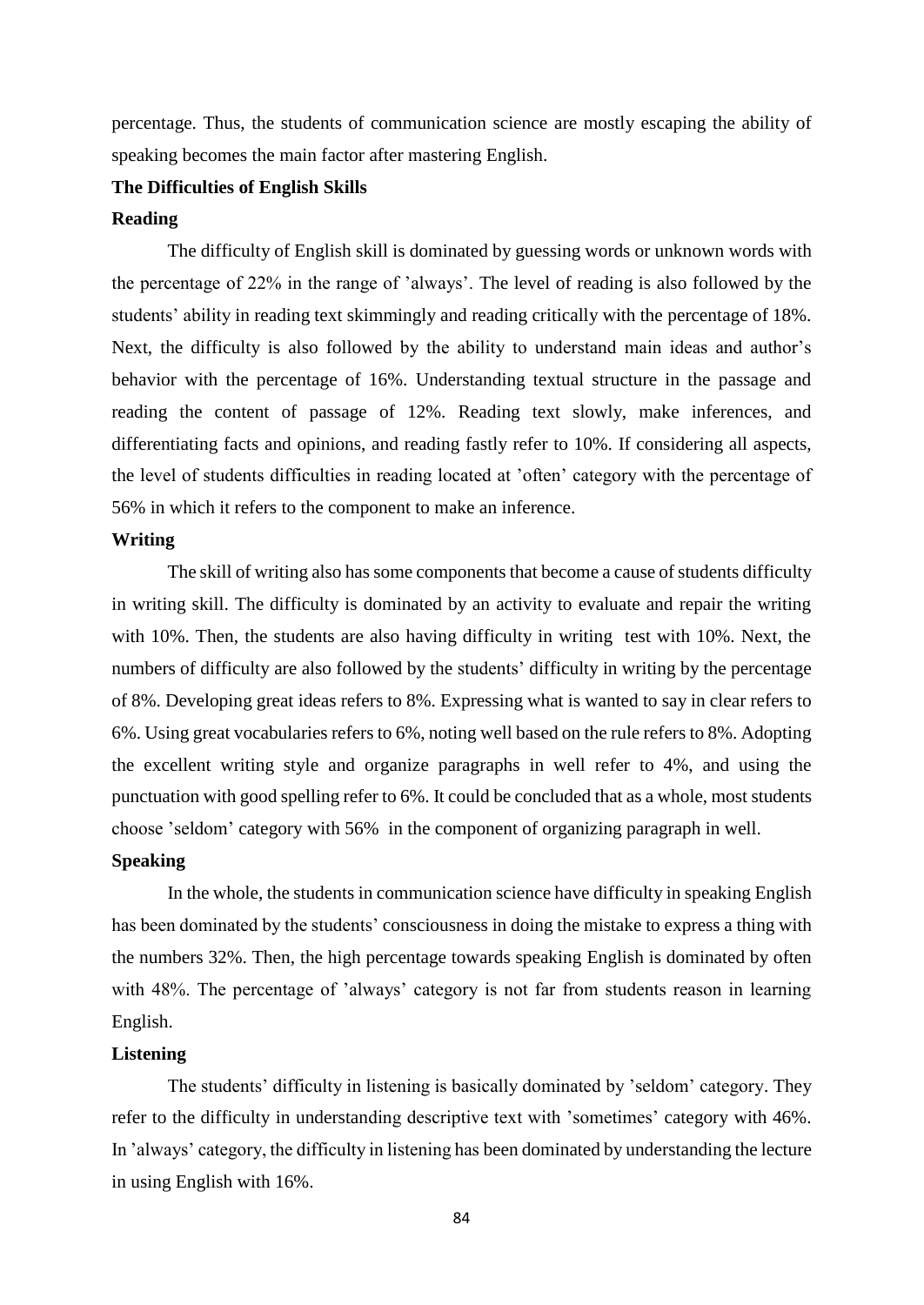# **Learning Needs**

As we know, learning needs refer to what students need to do to learn the language. This part discusses the students' need related to the classroom setting. The data were gathered through the questionnaires. The questionnaire consists of students' method of learning preferences, teaching methods of students' preferences, and students' interesting topics. The result of data that related to them could be seen in the following diagram:



Diagram 1: Percentage of Students' Method of Learning Preference

The diagram showed that 40% of students preferred to do the activities in small group work. However, the other students chose other learning method such as 20% for large group work, 13.33% for pair work, and 6.67% for individual. It can be inferred that students favoured certain method to help them learn English language. It means that they were motivated when using various types of learning activities.



Diagram 2: Percentage of Teaching Method of Students' Pereference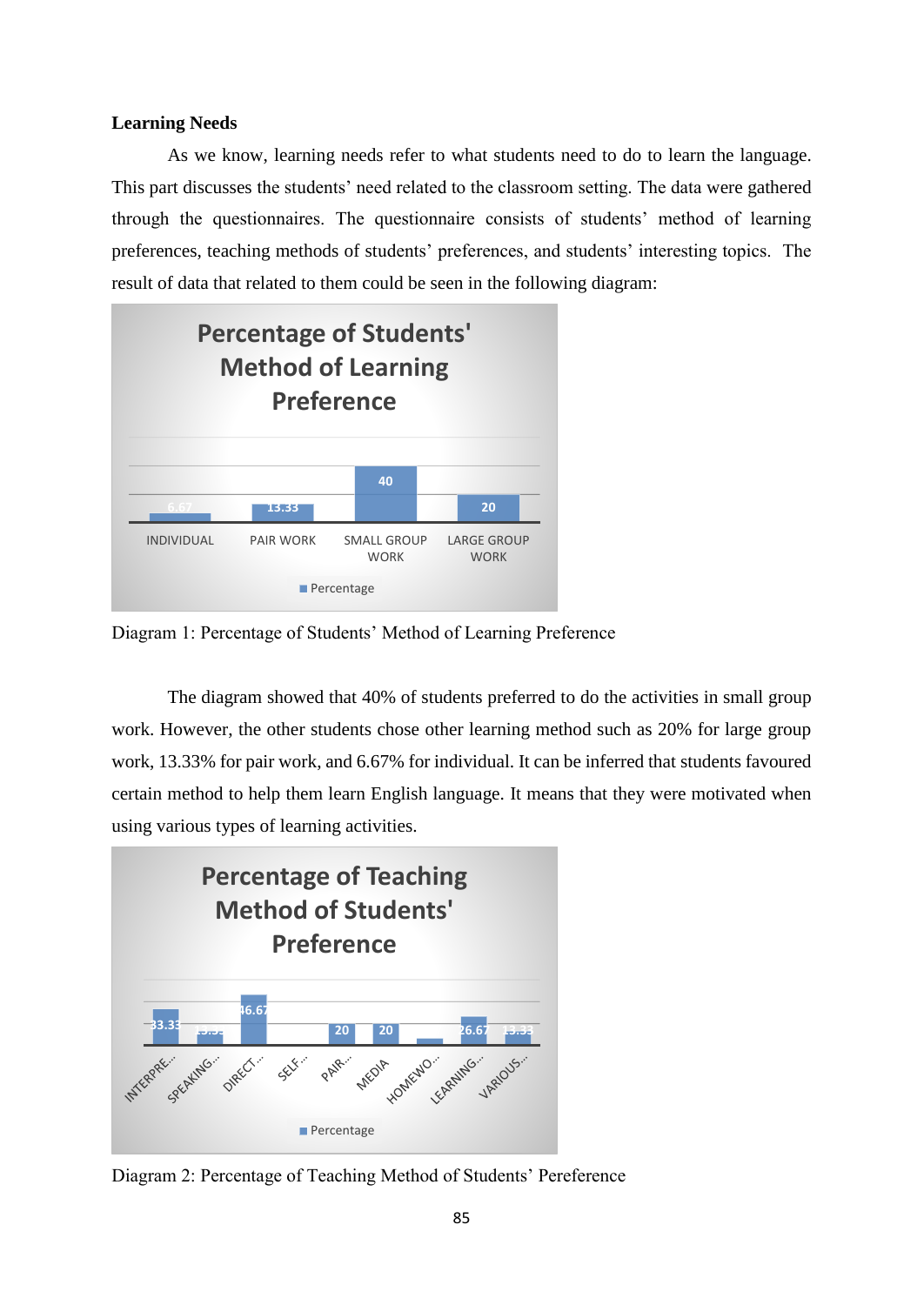The diagram indicated that the priority of students' choices referred to direct correction in teaching method 46.67%. It was followed by interpreting 33.33%, learning journal 26.67%, pair correction and media 20%, speaking practice and various types of reference 13.33%, and self correction was none. The data informed that the students were motivated to learn when the lecturer used direct correction in teaching and learning process.

One factor to make students interested in learning English is choosing the right topics. The result of interesting topic chosen by student can be seen in the following diagram:



#### Diagram 3: Percentage of Interesting Topics

It can be seen that introduction dominates on the percentage about 68 %. The next percentage is dominated by IT , lifestyle and culture that are obtained at 66 %. The percentage of 64 % is on public speaking. Two topics have same percentage and also the last topic that mostly favored by the students; they are politic and business with percentage of 62 %.

#### **The Result of Interview**

#### **Students as Respondents of Interview**

In this part, the result of interview has been conducted to those who got score in General English in the first level. There are 15 respondents who are being representative in interview.

Every questions that are given to students have dominant component more than others. The form of given questions is alternative questions that students choose and being asked for being responded by giving reason on it.

The first question is connected with English skill that is likeable. In this skill, there are four English skills, namely: listening, speaking, reading, and writing. From these skills, there are 40% of students who are more likeable than other skills. The second question refers to likeable English language components. Grammar, vocabulary, and pronunciation are three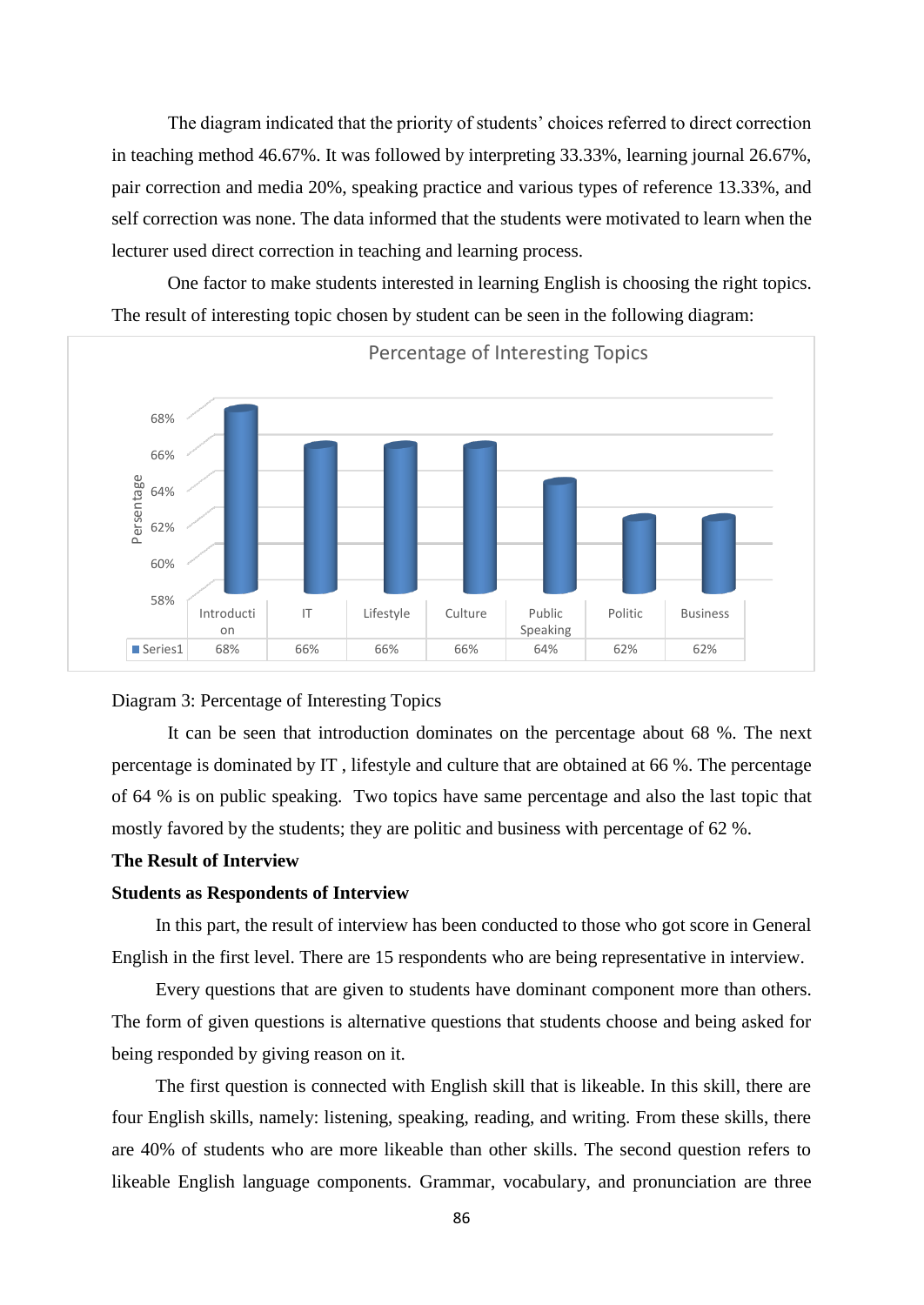English components could be chosen by students. Most students of Communication Science prefer choosing pronunciation to other components. There are 60% of students who are likeable for pronunciation as the language component. The third refers to unlikeable English skill. There are 60% of respondents who are more unlikeable for learning listening skill than other skills. Meanwhile, coming to unlikeable english component as the fourth question, 46.67% of respondents who are more unlikeable for grammar than other components.

The fifth is about students' learning style. In this part, 60% of respondents who prefer learning in small group to individual and large group. Then, the sixth is about likeable learning strategy, and the finding is 66.67% of respondents who prefer doing correction on students' mistake in English, and explicitly presenting games in the class to reduce students' boreness in learning english.

#### **English Lecturers as Respondents of Interview**

The students ability in English of Communication Science have been scored highly in motivation. Informant states that their motivation in learning English is to travell around the world. Meanwhile, he tells that learning English is very important for the program to support their career as a reporter. It will be beneficial for making journal or scientifical writing.

While being asked about the difficult English skill, informant states that in general writing and listening skills are English skills that are considerable for difficulty. They still have difficulty to build long sentences. The students consider that their ability to create and conceptualize the ideas still difficult. Informant also expresses that the students are still hard to understand the materials. In learning English,informant usually uses IT such laptop and video as the media that is used in learning class, to asks students for making video as the project.

#### **The Head of Communication Science as Respondent of Interview**

According to the head of Communication Science, the English lesson is really needed to students. They needed it for both cumpulsory subject and to support their profession to be. The informant expected for teaching English focussing on speaking skill. As a reporter, the English is having important role in daily life. They are asked to talk with the western people to use English. Moreover, the language that is used in international journal intends to English language. Therefore, before designing instructional set, the first step is to identify the students' needs.